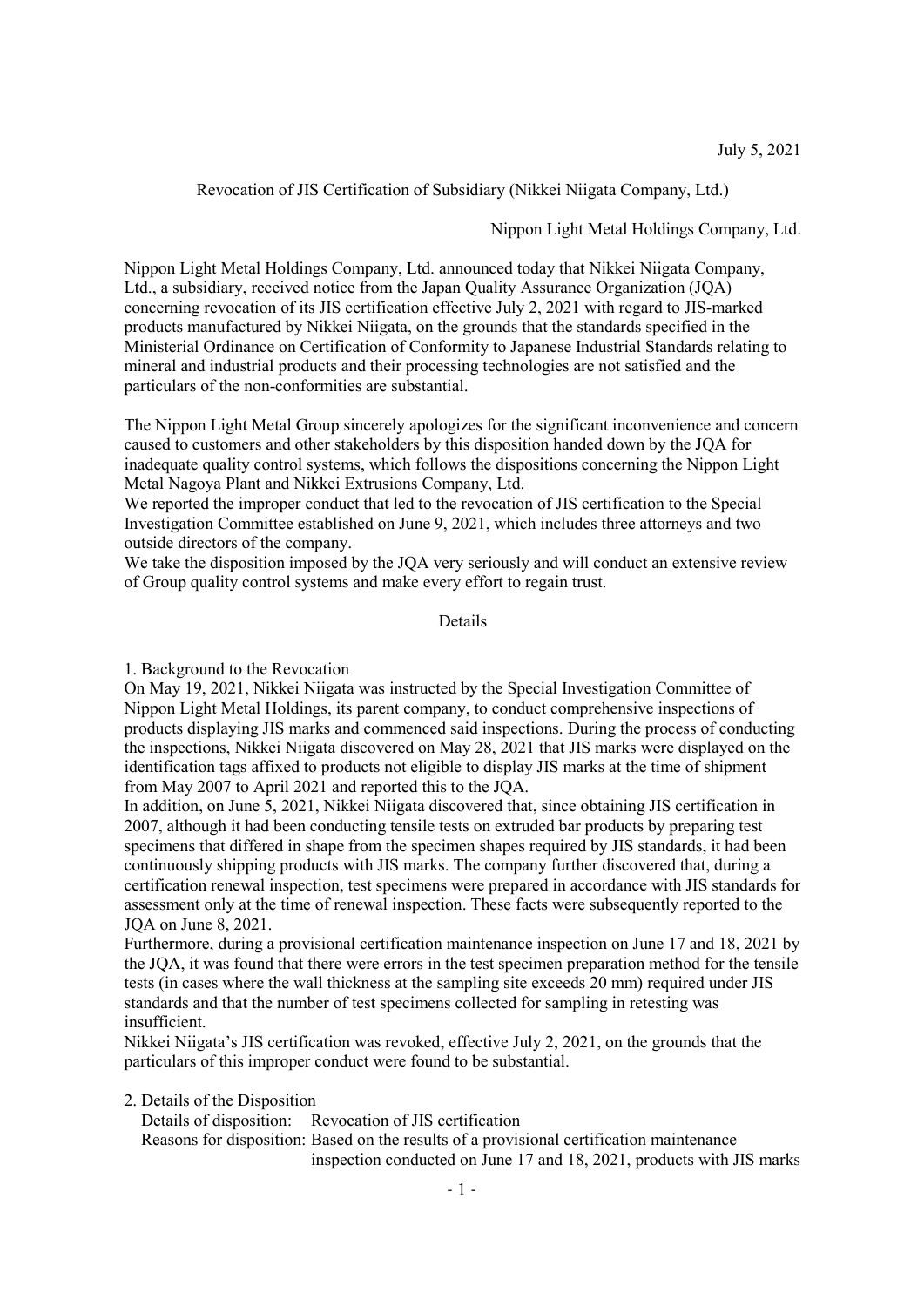|                       | affixed were continuously shipped even though some products were         |
|-----------------------|--------------------------------------------------------------------------|
|                       | subjected to tensile tests by preparing test specimens that differed in  |
|                       | shape from the specimen shapes required by JIS standards, the            |
|                       | standards specified in the Ministerial Ordinance on Certification of     |
|                       | Conformity to Japanese Industrial Standards relating to mineral and      |
|                       | industrial products and their processing technologies are not satisfied, |
|                       | and the particulars of the non-conformities were found to be             |
|                       | substantial.                                                             |
| Certification holder: | Nikkei Niigata Co., Ltd.                                                 |
| Certification number: | JQ0307002                                                                |
| Standard names:       | JIS H 4040 Aluminium and aluminium alloy bars and wires                  |
|                       | JIS H 4080 Aluminium and aluminium alloy extruded tubes and cold-        |
|                       | drawn tubes                                                              |
|                       | JIS H 4100 Aluminium and aluminium alloy extruded profiles               |

Nikkei Niigata received notice that the JQA decided to maintain certification number JQ0307003 (JIS H 8602 Combined coatings of anodic oxide and organic coatings on aluminium and aluminium alloys).

#### 3. Status of Responses

As of 4:00 p.m. on June 2, 2021, all products subject to the JIS certification revocation have been shipped as products conforming to internal standards, and this measure will remain in place. We will contact and explain the situation to our customers and other stakeholders and will make every effort to respond in good faith.

### 4. Future Outlook

We are currently investigating the future impact of the temporary suspension on consolidated financial results and will make an announcement if revision of forecasts is needed.

Contact information for inquiries relating to this announcement Public Relations and Investor Relations Central Planning Office Nippon Light Metal Holdings Company, Ltd. Tel: +81-3-6810-7160